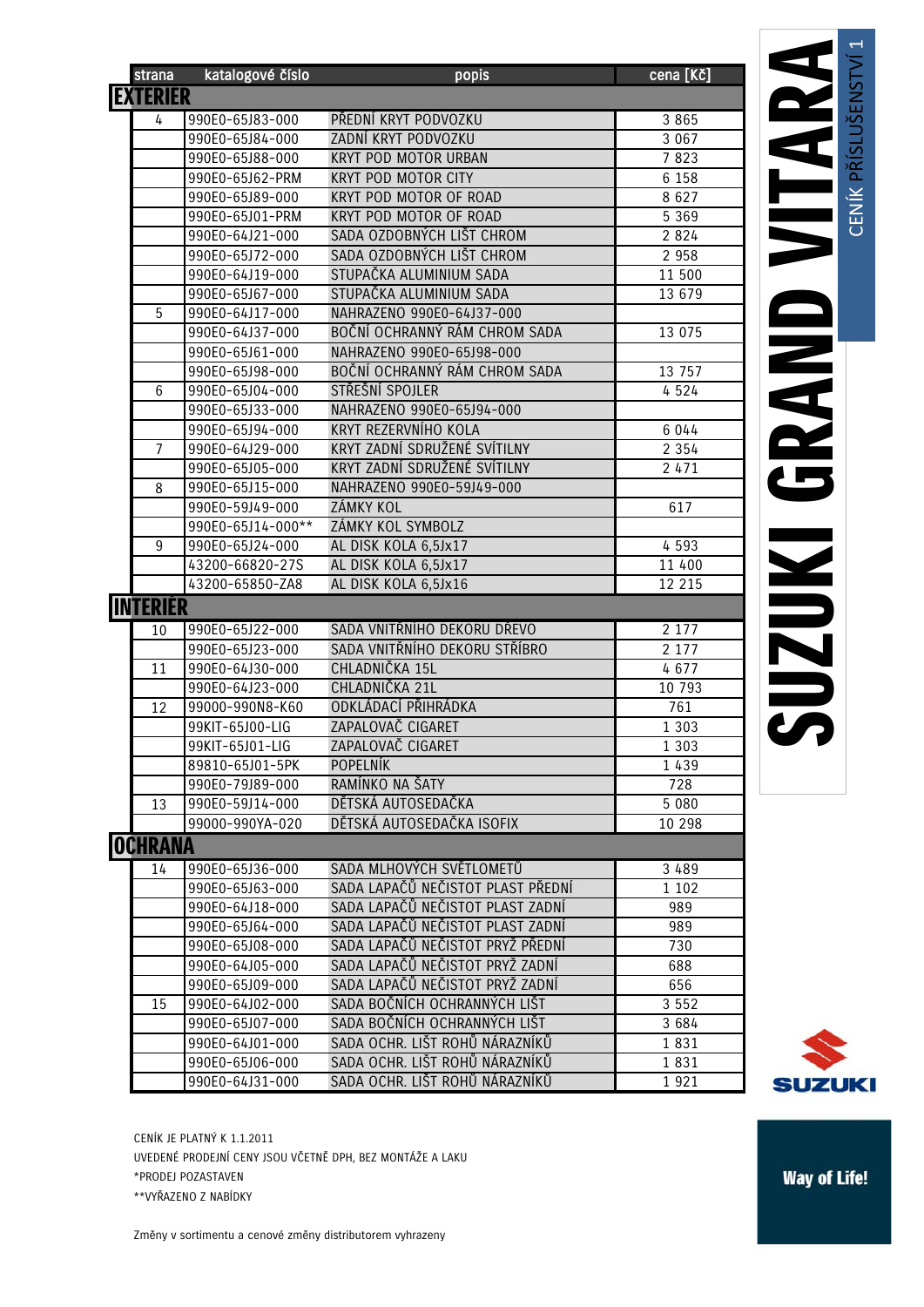|                  | strana         | katalogové číslo   | popis                            | cena [Kč] |
|------------------|----------------|--------------------|----------------------------------|-----------|
|                  | <b>OCHRANA</b> |                    |                                  |           |
|                  |                | 990E0-65J85-000    | SADA OCHR. LIŠT ROHŮ NÁRAZNÍKŮ   | 1921      |
|                  |                | 990E0-64J08-000    | SADA KRYTŮ PRAHŮ                 | 2 1 7 7   |
|                  |                | 990E0-65J25-000    | SADA KRYTŮ PRAHŮ                 | 2 7 1 4   |
|                  |                | 990E0-65J29-000    | OCHRANNÝ KRYT HRANY ZAV.PROSTORU | 1 1 3 6   |
|                  |                | 990E0-65J30-000    | OCHRANNÝ KRYT HRANY ZAV.PROSTORU | 1 1 3 6   |
|                  | 16             | 990E0-65J21-000    | SADA SLUNEČNÍCH CLON             | 4 0 0 2   |
|                  |                | 990E0-64J07-000    | SADA SLUNEČNÍCH CLON             | 3 5 7 7   |
|                  |                | 990E0-65J73-000**  | SADA PLASTOVÝCH PODLÁŽEK         |           |
|                  |                | 990E0-64J13-000    | NAHRAZENO 990E0-64J32-000        |           |
|                  |                | 990E0-64J32-000    | SADA TEXTILNÍCH ROHOŽÍ NUBUK     | 1 643     |
|                  |                | 990E0-65J42-000    | NAHRAZENO 990E0-65J87-000        |           |
|                  |                | 990E0-65J87-000    | SADA TEXTILNÍCH ROHOŽÍ NUBUK     | 1 643     |
|                  |                | 990E0-64J12-000    | NAHRAZENO 990E0-64J12-001        |           |
|                  |                | 990E0-64J12-001    | SADA TEXTILNÍCH ROHOŽÍ ECO       | 788       |
|                  |                | 990E0-65J41-000    | NAHRAZENO 990E0-65J41-001        |           |
|                  |                | 990E0-65J41-001    | SADA TEXTILNÍCH ROHOŽÍ ECO       | 788       |
|                  |                | 990E0-64J15-000    | SADA TEXTILNÍCH ROHOŽÍ DLX       | 1 643     |
|                  |                | 990E0-65J47-000    | SADA TEXTILNÍCH ROHOŽÍ DLX       | 1 643     |
|                  |                | 990E0-64J10-000    | SADA PRYŽOVÝCH ROHOŽÍ            | 970       |
|                  |                | 990E0-65J34-000    | SADA PRYŽOVÝCH ROHOŽÍ            | 970       |
|                  |                | 990E0-65J38-000    | SÍŤ DVEŘÍ ZAVAZADL. PROSTORU     | 290       |
|                  |                | 990E0-65J40-000    | SÍŤ ZAVAZADLOVÉHO PROSTORU       | 890       |
|                  | 17             | 990E0-65J39-000    | SÍŤ ZAVAZADLOVÉHO PROSTORU       | 971       |
|                  |                | 990E0-65J48-000    | ODDĚLOVACÍ MŘÍŽ                  | 6 6 5 3   |
|                  |                | 990E0-64J14-000    | ROHOŽ ZAVAZADLOVÉHO PROSTORU DLX | 761       |
|                  |                | 990E0-65J43-000    | ROHOŽ ZAVAZADLOVÉHO PROSTORU DLX | 1631      |
|                  |                | 990E0-65J46-000    | NAHRAZENO 990E0-65J46-001        |           |
|                  |                | 990E0-65J46-001    | ROHOŽ ZAVAZADLOVÉHO PROSTORU ECO | 848       |
|                  |                | 990E0-65J35-000    | VANA ZAVAZADLOVÉHO PROSTORU      | 1 148     |
|                  |                | 990E0-64J20-000    | VANA ZAVAZADL. PROSTORU VELKÁ    | 3 944     |
|                  | 17             | 990E0-65J68-000    | VANA ZAVAZADL. PROSTORU VELKÁ    | 5 2 7 6   |
|                  |                | 990E0-65J80-000    | VANA ZAVAZADL. PROSTORU MALÁ     | 3 9 1 2   |
|                  | 18             | 990E0-64J06-000    | SADA DEFLEKTORŮ OKEN PŘEDNÍ      | 1 3 5 8   |
|                  |                | 990E0-65J19-000    | SADA DEFLEKTORŮ OKEN PŘEDNÍ      | 1 3 5 8   |
|                  |                | 990E0-65J20-000    | SADA DEFLEKTORŮ OKEN ZADNÍ       | 899       |
|                  |                | 990E0-65J10-000    | PARKOVACÍ ASISTENT               | 6 2 2 0   |
|                  |                | 990E0-65J81-000    | DEŠŤOVÝ SNÍMAČ                   | 4613      |
|                  |                | 990E0-64J26-000    | AUTOALARM KEYLESS GO TYP 1-3     | 5 6 9 5   |
|                  |                | <b>TBD</b>         | AUTOALARM KEYLESS GO TYP 4       | VE VÝVOJI |
|                  |                | 990E0-65J44-000    | AUTOALARM TYP 1-3                | 5 5 0 8   |
|                  |                | TBD                | <b>AUTOALARM TYP 4</b>           | VE VÝVOJI |
|                  | 19             | 990E0-65J79-000*** | POVINNÁ VÝBAVA SADA              |           |
|                  |                | 99000-10315-XXX    | LAKOVACÍ TUŽKA                   | 290       |
|                  |                | 99000-10415-XXX    | SADA LAKOVACÍ TUŽKA+LAK          | 370       |
| <b>TRANSPORT</b> |                |                    |                                  |           |
|                  | 20             | 990E0-65J18-000    | ZÁKLADNÍ STŘEŠNÍ NOSIČ           | 4756      |
|                  |                | 99000-990YT-406    | KOŠ NA ZAVAZADLA EXCURSION       | 10 128    |
|                  | 21             | 99000-990YT-507    | NAHRAZENO 990E0-59J45-000        |           |



CENÍK JE PLATNÝ K 1.1.2011 UVEDENÉ PRODEJNÍ CENY JSOU VČETNĚ DPH, BEZ MONTÁŽE A LAKU \*PRODEJ POZASTAVEN \*\*VYŘAZENO Z NABÍDKY \*\*\*LÉKÁRNIČKA NEPLNÍ VMDČR 283/2009 SB

Změny v sortimentu a cenové změny distributorem vyhrazeny

**Way of Life!**